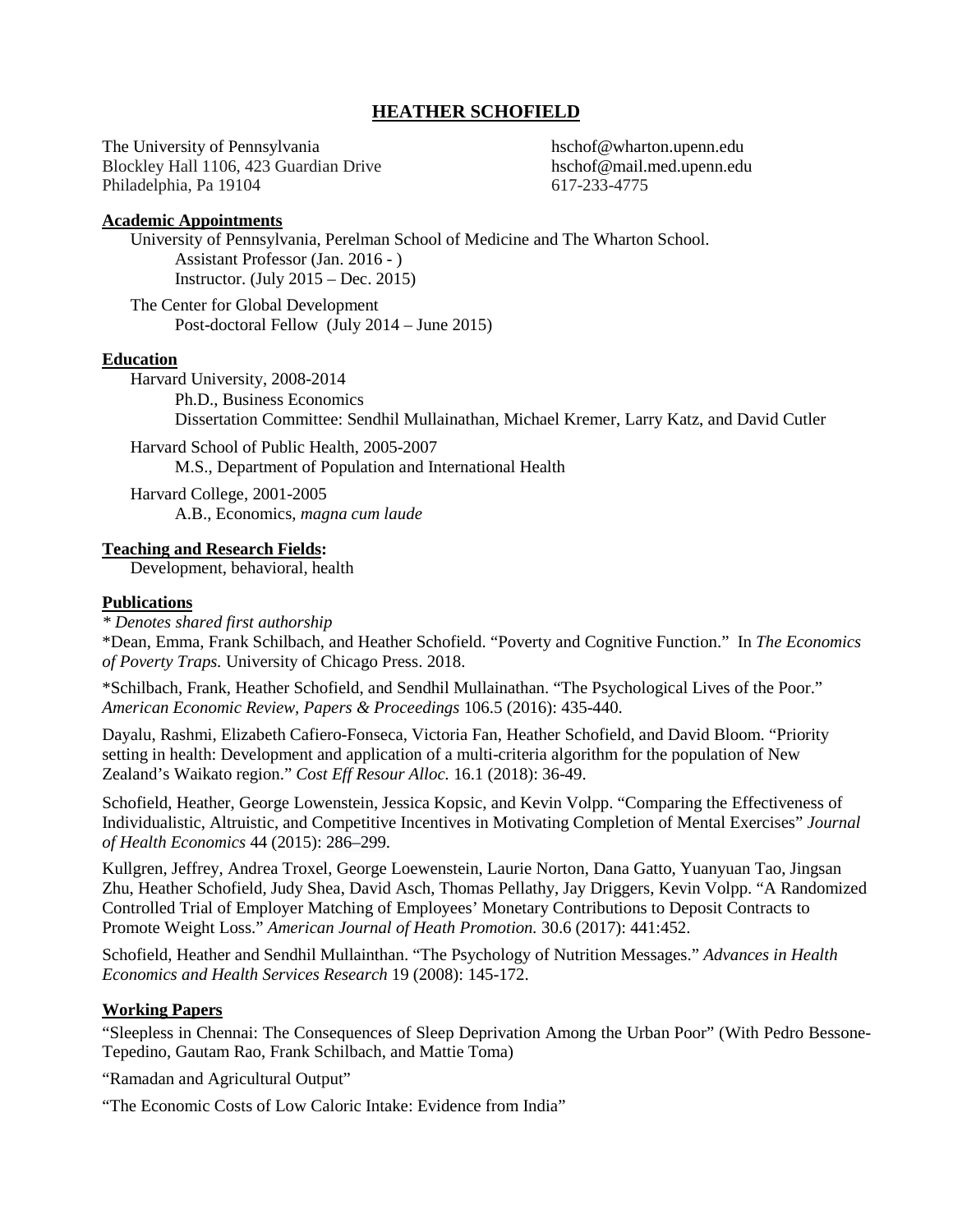### **Research in Progress**

"Sustained Attention as Human Capital" (With Supreet Kaur and Christina Brown)

"Dynamic Complementarities in Education" (With Supreet Kaur and Christina Brown)

"Loneliness and Migration" (With Anant Nyshadham, Ach Adhvaryu, and Pedro de Souza)

"Nutrition Knowledge: Can Beliefs about Nutrition Change Caloric Intake, Cognitive Function, Labor Supply, and Earnings?"

"Taxing the Poor Twice: Poverty, Bandwidth, and Value of Consumption" (With Atheendar Venkataramani)

| Spring 2018,<br>2019     | "Challenges and opportunities in Africa: Healthcare and business of Ethiopia." (HCMG)<br>890)                                                                                                           |
|--------------------------|---------------------------------------------------------------------------------------------------------------------------------------------------------------------------------------------------------|
| Fall 2015,<br>2016, 2017 | "Microeconomics for Managers" (MGEC 611 and 612). Wharton, University of<br>Pennsylvania.                                                                                                               |
| Spring 2007              | "Measuring Population Health" (Population and International Health 506). Harvard School<br>of Public Health. Teaching Fellow for Prof. Josh Salomon, Harvard School of Public<br>Health.                |
| Spring 2007              | "Antares Seminar." Harvard School of Public Health and Harvard Business School joint<br>seminar. Teaching Fellow for Prof. Michael Chu and Prof. David Bloom.                                           |
| Fall 2006                | "Foundations of Global Population and Health" (Population and International Health 272).<br>Harvard School of Public Health. Teaching Fellow for Prof. David Bloom, Harvard School<br>of Public Health. |

## **Professional Activities**

Selected Conference and Seminar Presentations:

- 2019 Behavioral Insights Team; Bonn/BRIQ; Boconni University; IIES Stockholm; London School of Economics; Oxford University; Paris School of Economics; Sloan Nomis Workshop on the Cognitive Foundations of Economic Behavior; University of Zurich; World Bank Human Development Forum
- 2018 Behavioral Economic and Health Symposium (UPenn); Berkeley Initiative for Transparency in the Social Sciences; IFPRI; Penn/CMU Roybal Annual Retreat; SPSP Pre-conference (Judgement and Decision-Making)
- 2017 Annual Conference of Center for Child Well-being and Development (Zurich); University of California, San Diego; University of California, Davis; University of Toronto
- 2016 AEA Annual meetings; Behavioral Exchange; Choice Symposium (Alberta Canada); George Mason University; Ideas42; Methods in Experimental Economics Research (Texas A&M); NBER Conference on The Economics of Asset Accumulation and Poverty Traps; New York University; Stanford University; University of Chicago
- 2015 Behavioral Economics and Health Symposium (University of Pennsylvania); Behavioral Economics Annual Meeting (BEAM; Yale SoM); Carnegie Mellon University; NNP Capstone Conference (Chicago Booth); Society for Judgement and Decision-Making (SJDM); University of Pennsylvania/Carnegie Mellon University Roybal Retreat; University of Pennsylvania (Wharton)
- 2014 Barcelona GSE Summer Forum; The Center for Global Development; Cornell University; Harvard University School of Public Health; London School of Economics (Econ); London School of Economics (ID); Northeastern University; Tufts (Friedman Seminar); Tufts (Econ); University of California Berkeley; University of California Santa Cruz; University of Illinois Urbana-Champaign; University of Pennsylvania (Wharton and Perelman School of Medicine; University of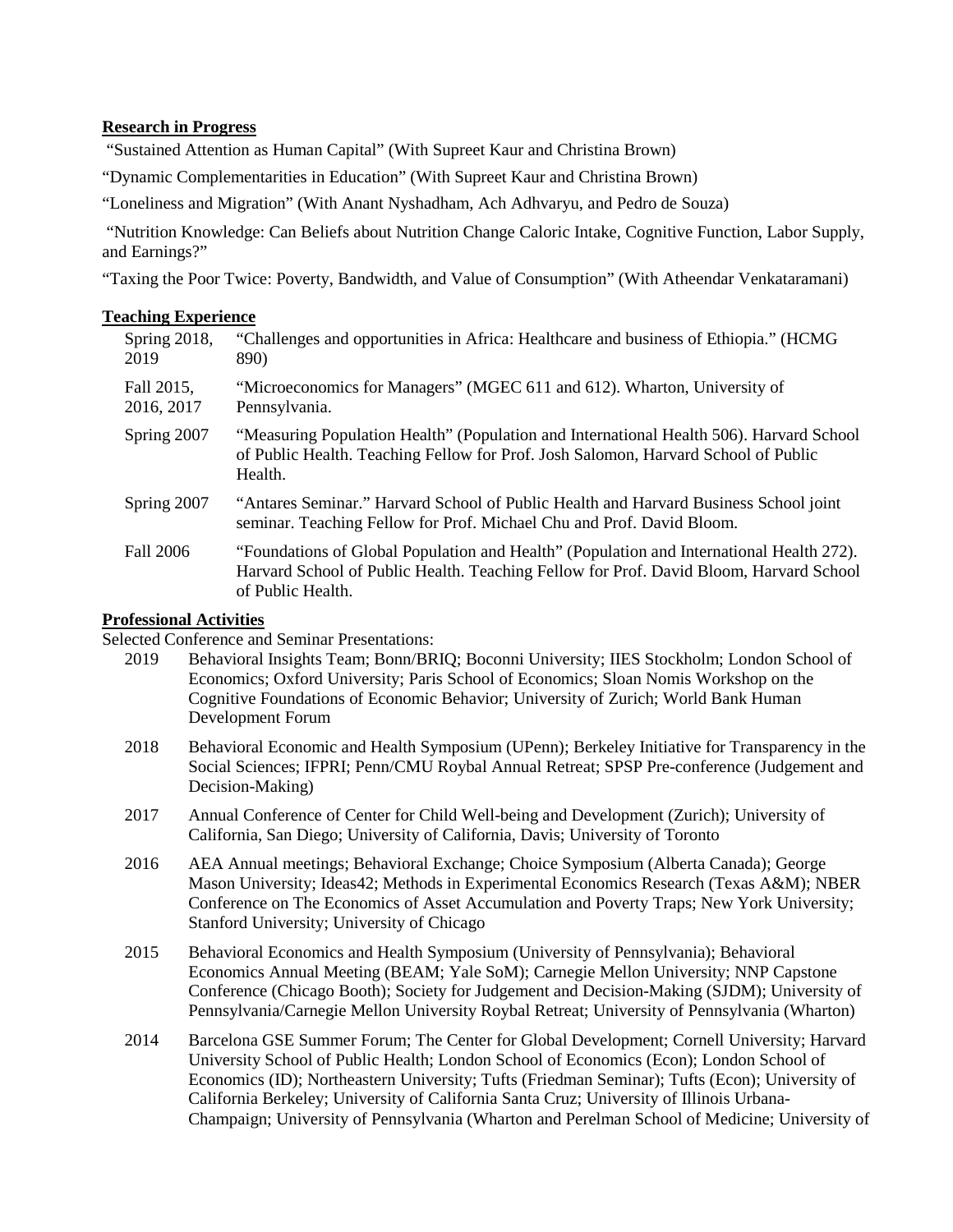Pennsylvania/Carnegie Mellon University Roybal Annual Retreat; World Bank/IZA Conference on Employment and Development; The World Bank

2013 Harvard University; Northeast Universities Development Consortium Conference (NEUDC)

Referee Services: *American Economic Journal: Applied Economics, American Economic Review, Economic Development and Cultural Change, Journal of Development Economics, Journal of Economic Literature, Journal of Health Economics, Journal of Public Economics, Journal of the Economics of Aging, Journal of the European Economic Association, Quarterly Journal of Economics, RESTAT*

Participant, Russell Sage Foundation Summer Institute in Behavioral Economics, 2014

| Grants |                                                                                                                                                                                                                                      |
|--------|--------------------------------------------------------------------------------------------------------------------------------------------------------------------------------------------------------------------------------------|
| 2019   | Warburg Fund, \$7,500 for "Chronic Sleep Deprivation Among the Poor. A Lab-in-the-<br>field Approach." Multi-PI, with Gautam Rao and Frank Schilbach                                                                                 |
| 2019   | Global Engagement Fund (University of Pennsylvania), \$40,000 for "Alleviating<br>Loneliness Among Migrant Garment Workers in India." Multi-PI with Anant<br>Nyshadham, Ach Adhvaryu, and Pedro de Souza                             |
| 2019   | Quartet Pilot Project Competition, \$19,640 for "Taxing the poor twice: Bandwidth, and<br>Value of Consumption." Multi-PI with Atheendar Venkataramani                                                                               |
| 2019   | Grant for Faculty Mentoring Undergraduate Research, \$8,000.                                                                                                                                                                         |
| 2018   | ALACRITY Center Pilot Grant. \$40,000 for "Alleviating Loneliness Among Migrant<br>Garment Workers in India." Multi-PI with Anant Nyshadham, Ach Adhvaryu, and<br>Pedro de Souza                                                     |
| 2017   | K01 - AG05569101A1, \$639,360, for "The Health and Behavioral Effects of Sleep<br>Deprivation Among the Urban Poor in India"                                                                                                         |
| 2017   | Pixatel, \$187,465, "Sustained Attention In Education." Multi-PI with Supreet Kaur and<br>Christina Brown                                                                                                                            |
| 2017   | The University of Chicago Trust. \$47,951 for "The Impact of Physical Pain on<br>Productivity, Cognitive Function, and Decision-making." Multi-PI with Frank<br>Schilbach, Sendhil Mullainathan, and Anuj Shah                       |
| 2017   | Burke Fellowship, \$75,000 for "Chronic Sleep Deprivation Among the Poor. A Lab-in-<br>the-field Approach." Co-PI, with Gautam Rao and Frank Schilbach                                                                               |
| 2017   | Global Engagement Fund (University of Pennsylvania), \$38,292, for "Dynamic<br>Complementarities in Education." Co-PI with Supreet Kaur and Christina Brown                                                                          |
| 2017   | Government of Tamil Nadu. ~\$400,000 for "Chronic Sleep Deprivation Among the<br>Poor. A Lab-in-the-field Approach." Co-PI, with Gautam Rao and Frank Schilbach                                                                      |
| 2017   | Milton Fund, \$50,000 for "Chronic Sleep Deprivation Among the Poor. A Lab-in-the-<br>field Approach." Co-PI, with Gautam Rao and Frank Schilbach                                                                                    |
| 2017   | Quartet Pilot Project Competition, \$19,640 for "The Impact of Pain Reduction of<br>Productivity and Cognitive Function in a Low Income Population" Multi-PI with Emma<br>Dean, Sendhil Mullainathan, Frank Schilbach, and Anuj Shah |
| 2016   | Global Engagement Fund, University of Pennsylvania, \$35,000 for "The Impact of<br>Physical Pain on Productivity, Cognitive Function, and Decision-making." Multi-PI<br>with Frank Schilbach, Sendhil Mullainathan, and Anuj Shah    |
| 2016   | Columbia Global Policy Initative, \$100,000, for "Dynamic Complementarities in                                                                                                                                                       |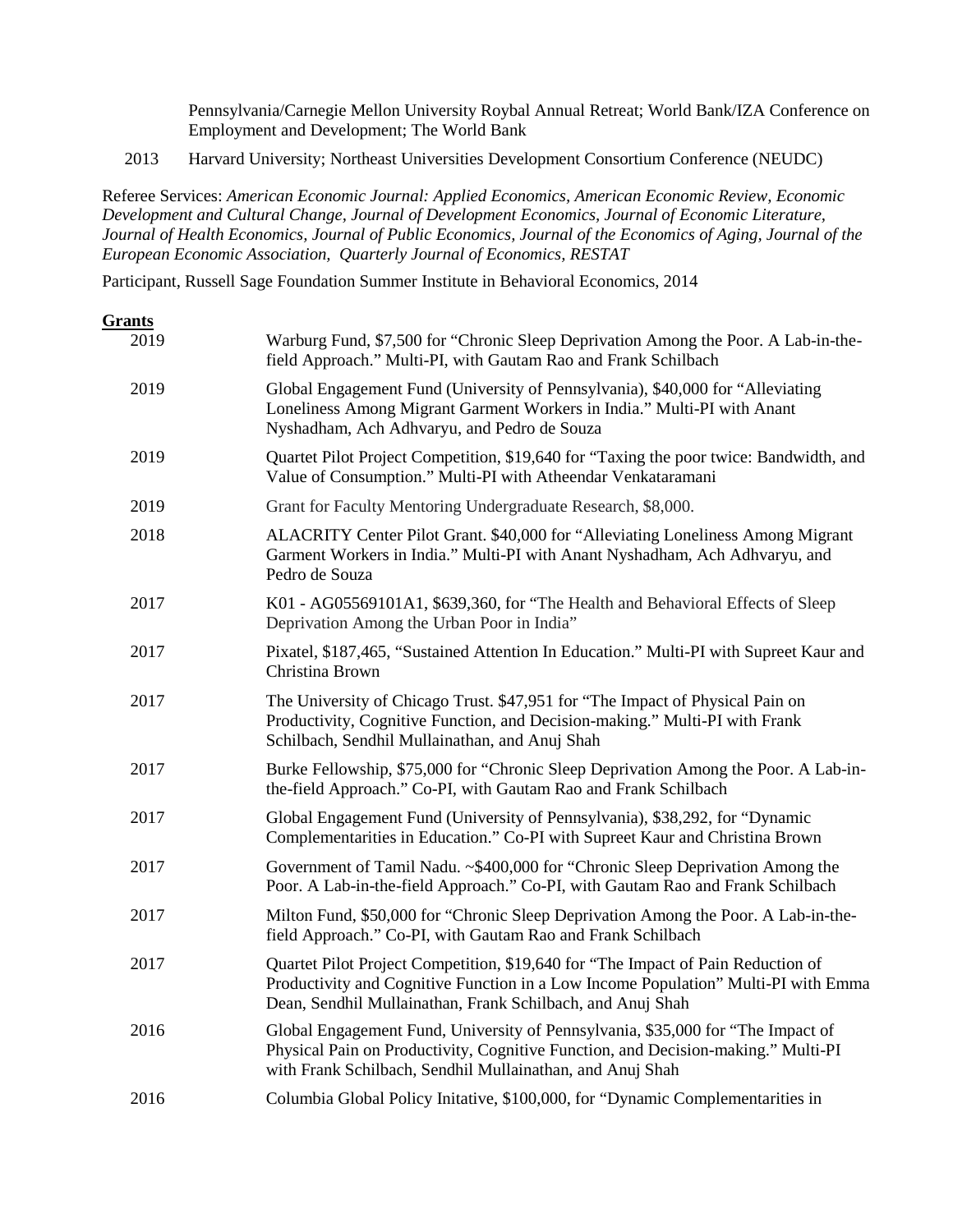|      | Education." Co-PI with Supreet Kaur                                                                                                                                                                                                                                                                                                                                   |
|------|-----------------------------------------------------------------------------------------------------------------------------------------------------------------------------------------------------------------------------------------------------------------------------------------------------------------------------------------------------------------------|
| 2016 | Mind Brain Behavior Interfaculty Initiative, \$50,000 for "Chronic Sleep Deprivation<br>Among the Poor. A Lab-in-the-field Approach." Co-PI, with Gautam Rao and Frank<br>Schilbach                                                                                                                                                                                   |
| 2016 | LDI Pilot Funds. \$19,842 "The Impact of Pain Reduction on Productivity and Cognitive<br>Function." Co-PI, with Emma Dean, Frank Schilbach, and Anuj Shah                                                                                                                                                                                                             |
| 2015 | International Growth Center (IGC), £35,000 ( $\approx$ \$52,000) for "The Impact of Increased<br>Caloric Intake on Cognitive Function, Labor Supply, and Earnings." Co-PI with Sendhil<br>Mullainathan                                                                                                                                                                |
| 2015 | Nutricia Foundation, £24,947 ( $\approx$ \$37,000) for "The Impact of Increased Caloric Intake<br>on Cognitive Function, Labor Supply, and Earnings." Co-PI with Sendhil Mullainathan                                                                                                                                                                                 |
| 2015 | Spencer Foundation, \$49,940, for "Dynamic Complementarities in Education." Co-PI<br>with Supreet Kaur                                                                                                                                                                                                                                                                |
| 2015 | President's Global Innovation Fund (Columbia University), \$75,000, for "Dynamic<br>Complementarities in Education." Co-PI with Supreet Kaur                                                                                                                                                                                                                          |
| 2015 | Foundations of Human Behavior, \$39,860 for "The Impact of Increased Caloric Intake<br>on Cognitive Function, Labor Supply, and Earnings." Co-PI with Sendhil Mullainathan<br>and David Bloom                                                                                                                                                                         |
| 2014 | Foundations of Human Behavior, \$39,623 for "Chronic Sleep Deprivation Among the<br>Poor. A Lab-in-the-field Approach." Co-PI with Gautam Rao, Frank Schilbach, David<br>Dinges, and Mathias Basner                                                                                                                                                                   |
| 2014 | Weiss Family Program Fund, \$63,383 for "Chronic Sleep Deprivation Among the Poor.<br>A Lab-in-the-field Approach." Co-PI with Gautam Rao, Frank Schilbach, David<br>Dinges, and Mathias Basner                                                                                                                                                                       |
| 2014 | Transdisciplinary Awards Program in Translational Medicine and Therapeutics<br>(TAPITMAT) and LDI Center for Health Incentives and Behavioral Economics<br>(CHIBE) (University of Pennsylvania), \$37,407 for "Chronic Sleep Deprivation Among<br>the Poor. A Lab-in-the-field Approach." Co-PI with Frank Schilbach, Gautam Rao,<br>David Dinges, and Mathias Basner |
| 2014 | PEDL (CEPR/DFID), £29,098 (appox. \$45,500) for "Profit Maximization Among<br>Micro-entrepreneurs." Co-PI with Frank Schilbach                                                                                                                                                                                                                                        |
| 2013 | The Center for Decision Research at The University of Chicago Booth School of<br>Business, \$49,548 for "The Impact of Physical Pain on Productivity, Cognitive<br>Function, and Decision-making." Co-PI with Frank Schilbach, Sendhil Mullainathan,<br>and Anuj Shah                                                                                                 |
| 2013 | Mind Brain Behavior Interfaculty Initiative, \$50,000 for "The Impact of Increased<br>Caloric Intake on Cognitive Function, Labor Supply, and Earnings." Collaborator, with<br>Sendhil Mullainathan and Todd Rogers                                                                                                                                                   |
| 2013 | Program on the Global Demography of Aging, \$50,000 for "The Impact of Increased<br>Caloric Intake on Cognitive Function, Labor Supply, and Earnings." Co-PI with Sendhil<br>Mullainathan                                                                                                                                                                             |
| 2013 | Program on the Global Demography of Aging, \$24,900 for "The Impact of Physical<br>Pain on Productivity, Cognitive Function, and Decision-making." Co-PI with Frank<br>Schilbach, Sendhil Mullainathan, and Anuj Shah                                                                                                                                                 |

# **Honors and Fellowships**